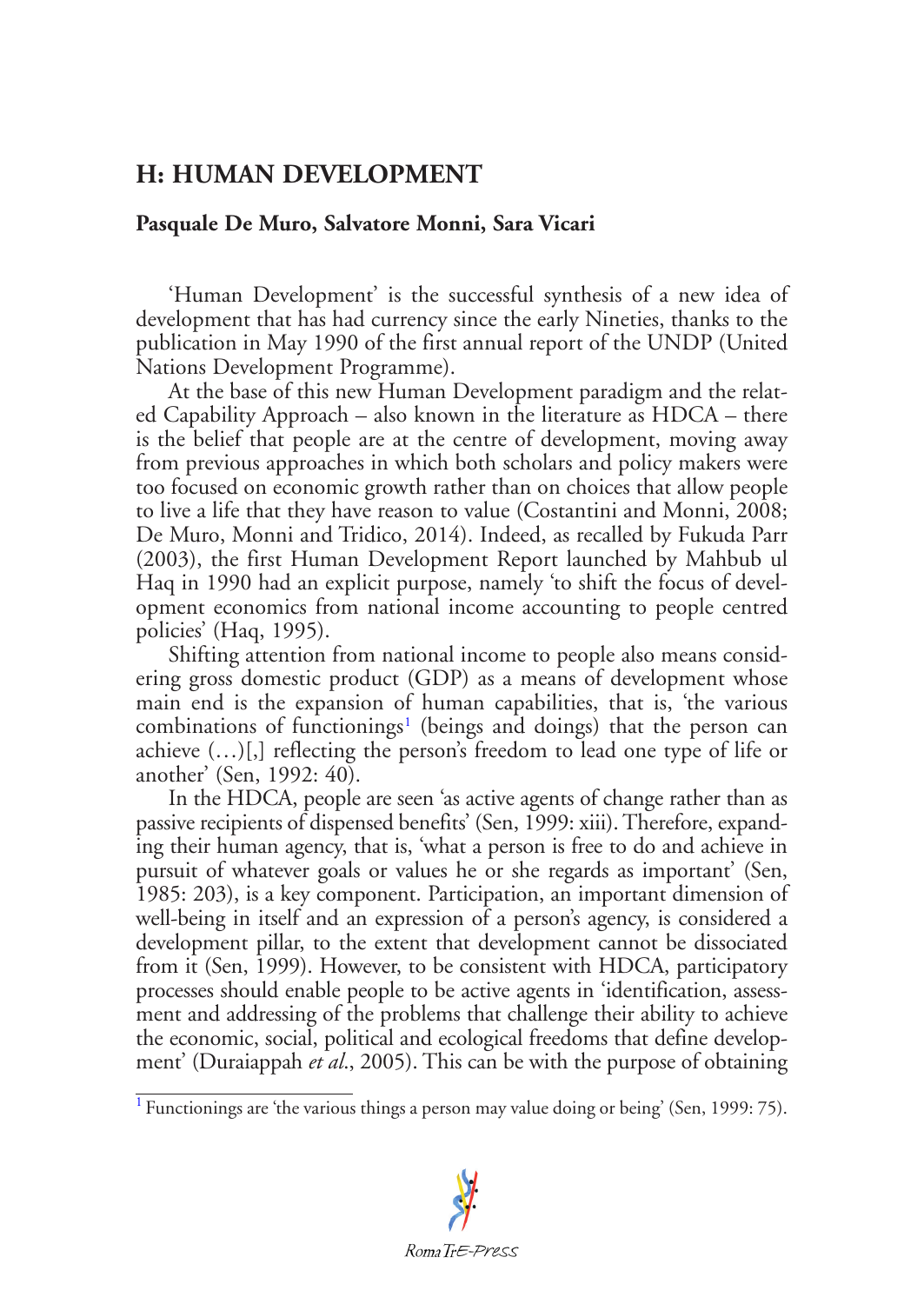valued and chosen outcomes, as well as supporting a choice process that may be intrinsically valuable or empowering (Alkire, 2002). Here, special attention should be given to institutions that can contribute to expanding agency and freedoms, both as an end and as a means for further freedom expansion (Drèze and Sen, 2002; Johnson, 2009).

De Muro and Tridico (2008) identify three main features of institutions for Human Development: i) they play an instrumental role, i.e. they may guarantee a stable and sustainable economic development; ii) they play a constitutive role, as institutions that foster human capabilities without any economic justification; iii) they have a participatory role, since people are the main actors of social change and institutions should be created and modified by people themselves through deliberative processes.

Considering the fact that accomplishing human capability expansion, especially among the poor, is usually closely linked to the possibility of acting with others (Evans, 2002; Stewart, 2005; Ibrahim, 2006), institutions for human development that can foster collective agency are of particular relevance.

Among institutions able to foster human development, co-operatives hold a crucial role (Bernardi, 2008; Vicari and De Muro, 2012; Vicari, 2014). Genuine co-operatives satisfy all of the above-mentioned features. They are one of the main actors in local development, able to contribute to the creation of wealth in a sustainable way, and to economic and social cohesion (Becattini, 2000). Moreover, the autonomy and meaningful relations that members establish in a co-operative have an intrinsic value, without any economic justification, thus representing one of the main motivations for members to join a co-operative. In this way, motivated members actively participate in the managing and decision-making of the co-operative, and through a deliberative process, they are actors of social change. Therefore co-operatives are a fundamental instrument for building and strengthening economic democracy. Praised by Sen (2000) for their ability to adopt active participation as a way of working, co-operatives can be considered the result of collective action in which members organize themselves to directly meet 'common needs and aspirations' and not just to maximize profit as is the case with conventional enterprises. One of the most important human capabilities, according to the HDCA, is 'being able to work as a human being, exercising practical reason and entering into meaningful relationships of mutual recognition with other workers' (Nussbaum, 2000: 79-80). Indeed, this central capability is the subject of the latest Human Development Report by the United Nation Development Programme (2015). Co-operative enterprises can make a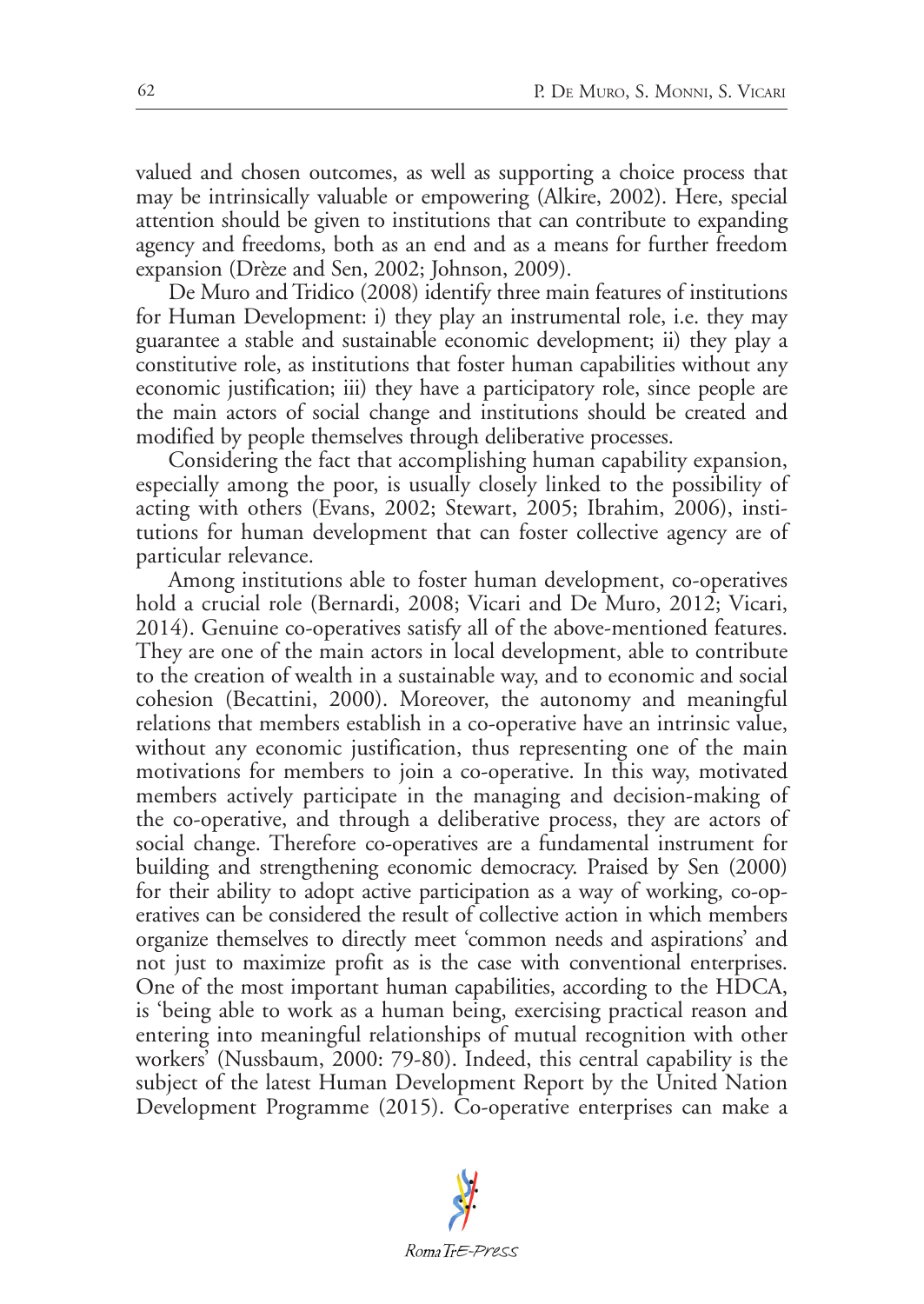great contribution to the expansion of this capability, as they generate not just employment and income but also meaningful relationships of *mutual* recognition between members, especially through pro-active participation in decision-making processes.

The co-operative advantage (Birchall, 2004 and 2011) is tightly interconnected with co-operatives' dual entrepreneurial and participatory features. As sustainable enterprises, they can help members to achieve their common needs and aspirations, and by improving their economic condition, they can contribute to the expansion of many income-related capabilities. At the same time, by participating in a co-operative, members are involved in distributional processes of rights, knowledge, and powers which can have a direct impact on people's empowerment, thus modifying their sense of self-worth (Kabeer, 2005) and enacting changes in practices and shared knowledge that can lead to institutional transformations at different levels (Hill, 2005).

Although co-operative membership can bring about such meaningful outcomes, an analysis of how it can be turned into agency and capability expansion is important. We must be aware that it is only recently that contribution of the co-operative to human development has been acknowledged, this delay in part cause by a less-than-positive legacy from the past. In the 1980s, the ability of co-operatives to combat poverty in developing countries was questioned due to their inability to bring about structural change (Attwood and Baviskar, 1989; Holmén, 1990). After the Second World War, in many developing countries, co-operatives were considered by national governments<sup>[2](#page-2-0)</sup> and international aid agencies as a tool for delivering economic growth, using a top-down approach (Birchall, 2004). Members were not actively involved in the management of the co-operative, which was in the hands of political elites and was damaged through corruption, debts, and mismanagement (Develtere *et al*., 2008; Münkner, 2012). As a consequence, with the advent of structural adjustment programmes, the majority of them collapsed and were discredited as a means of poverty reduction in a market economy (Birchall, 2004; Develtere *et al*., 2008).

<span id="page-2-1"></span>Since the 1990s, a new, 'genuine', bottom-up, member-owned model of co-operatives has begun to develop in many developing countries and their important contribution to poverty reduction and human development has been acknowledged by scholars (e.g. Birchall, 2004, 2011; Develtere *et al*., 2008; Johnson and Shaw, 2014) and by international

<span id="page-2-0"></span>[<sup>2</sup>](#page-2-1) For instance, this is still the case in China (Bernardi and Miani, 2014).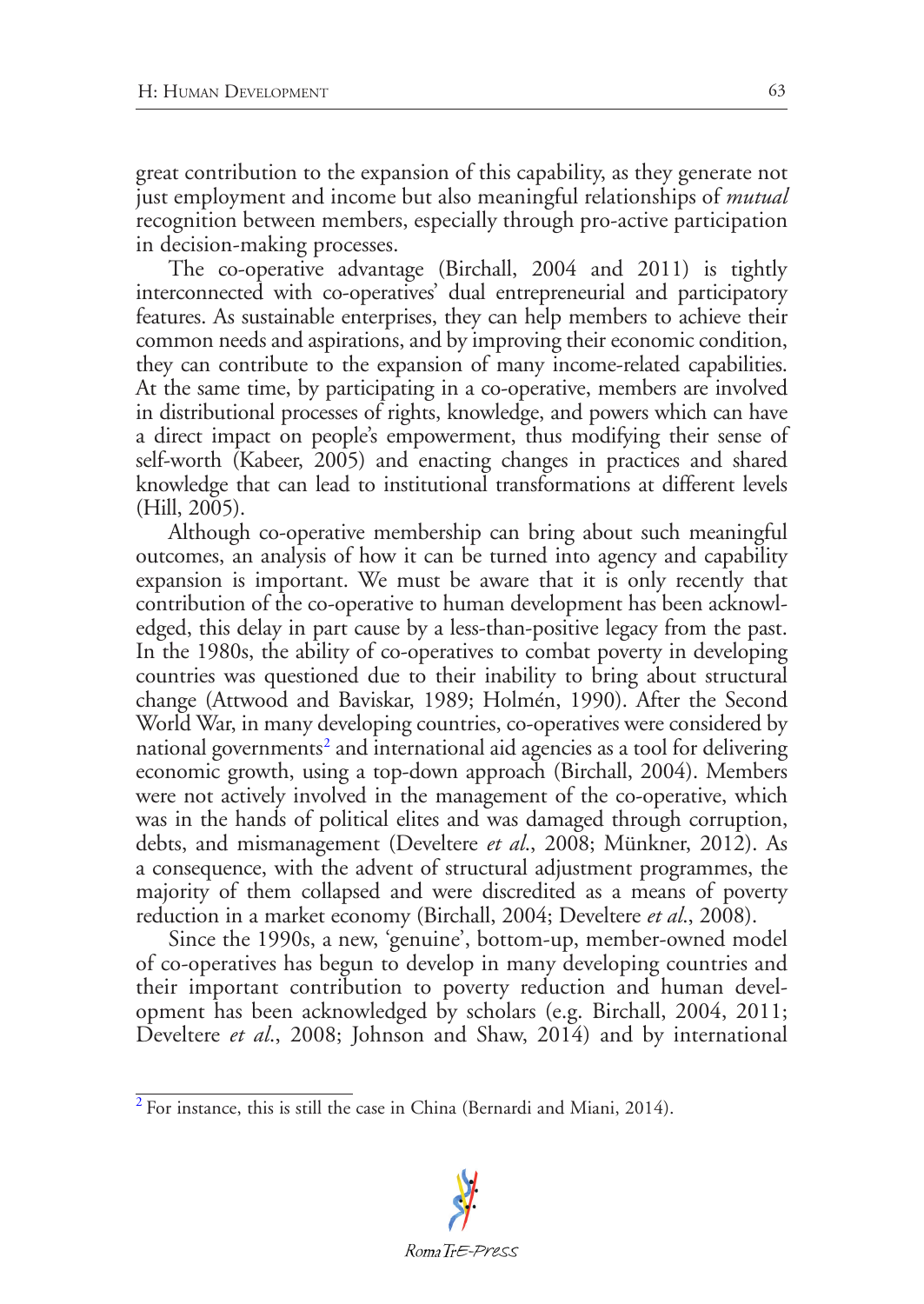<span id="page-3-1"></span>institutions (UN, 1992-2013[3](#page-3-0) ; FAO/IFAD/WFP, 2012; ILO-ICA, 2014). Some scholars even mention a 'renaissance' of co-operative movements such as, for instance, in Africa (Develtere *et al*., 2008). It has therefore become clear that when co-operatives are an autonomous, democratic, and inclusive form of business and when they operate according to the principles and values of co-operation as laid out by the International Co-operative Alliance (ICA), they can represent an important means for capability expansion. Indeed, being participatory and democratic organizations is the first precondition for co-operatives to be considered as institutions for human development.

What, though, are the other important features that can help us understand how participation in co-operatives can be turned into agency and capability expansion? The literature on HDCA offers a key concept that help us here: the conversion factor and rate. Conversion factors are introduced in HDCA to explain the degree or rate to which a person can transform a good, service, or social institution into well-being achievements (Robeyns, 2005, 2011). These factors are personal, such as physical health and education; environmental, such as climatic factors and infrastructure; social, such as public policies, social norms, and power relations related to class and gender; and intra-household, since the distribution of resources and advantages within the household may be unequal.

In the case of a person who has the opportunity to join a co-operative, conversion factors can contribute to explaining to what extent such participation can be transformed into agency expansion and changes of her/ his well-being. Here, considering the double nature of co-operative advantage, it is important to analyse which factors can improve or undermine the achievement of income-related and participation-related gains. They are as follows (Vicari and De Muro, 2012; Vicari, 2014):

Personal conversion factors (such as health and education) can impede or facilitate individual participation in the social and economic life of a community, including their co-operative participation. For instance, case studies show that more-educated women are more likely to participate in co-operatives (Woldu Assefa and Fanaye, 2012). Moreover, educational skills of members can have a considerable impact on co-operative performance and on its capacity to meet other members' needs and aspirations (Münkner, 2012).

Environmental conversion factors can influence co-operative activity,

<span id="page-3-0"></span><sup>&</sup>lt;sup>[3](#page-3-1)</sup> Since 1992, the UN Secretary-General has published biennial reports on the role of cooperatives in economic and social development. Reports since 2005 are available online.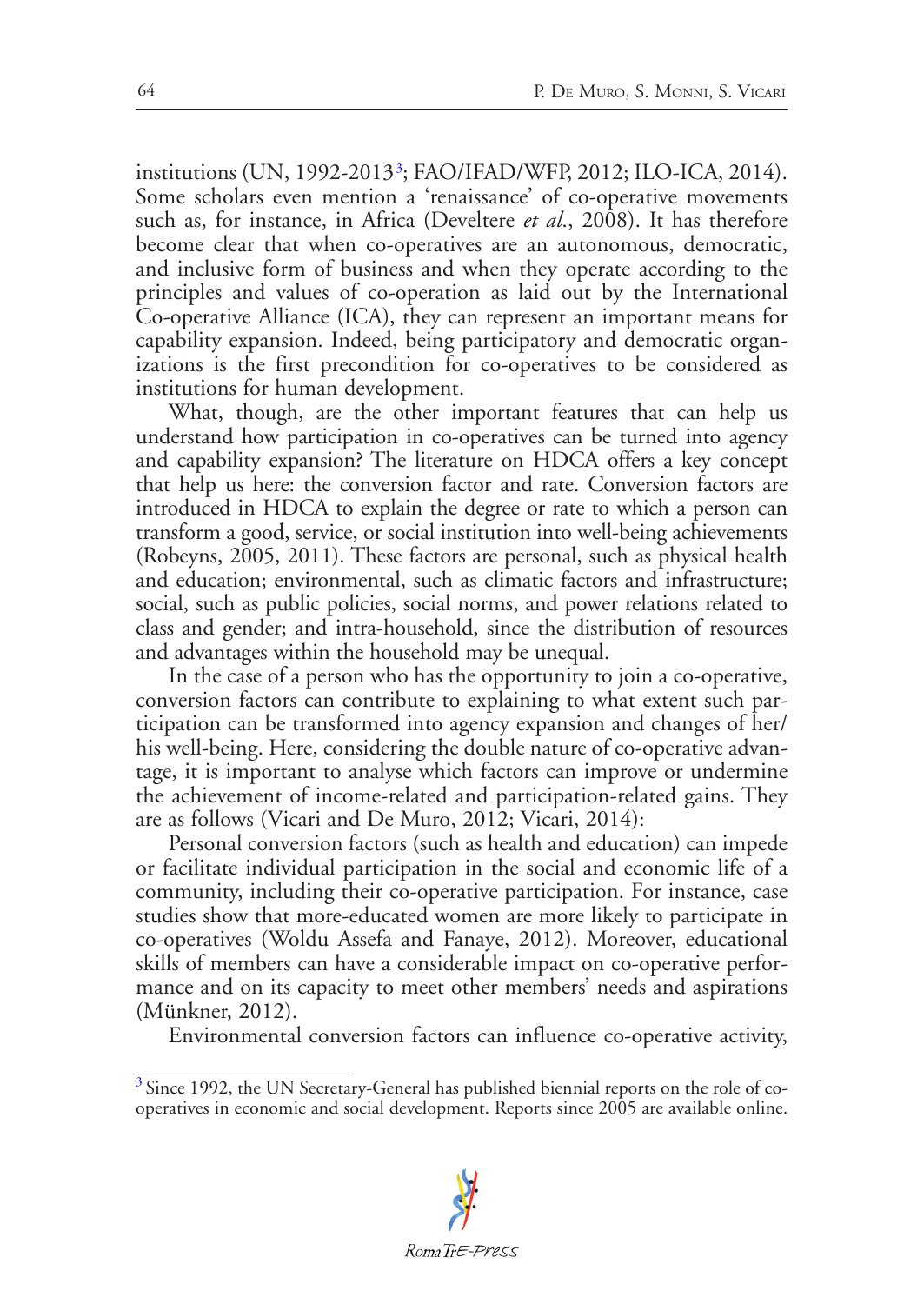especially in isolated rural contexts, because of infrastructural deficiency and harshness of climate (Birchall, 2004).

Social conversion factors can affect the institutional context where co-operatives are established and therefore their ability to be inclusive and equitable organizations. They include, for instance, social norms such as egalitarian customs or gender relations, which can influence the attitude of members and their willingness to cooperate and actively participate (Alkire and Deneulin, 2002). They also include the legislative and policy environment, for example, whether and how the state respects the autonomy of co-operatives and puts in place the appropriate actions to support them (Münkner, 2012; Bernardi and Miani, 2014). The role of the state is also important in fostering public policies that regulate common resources (such as natural resources) and provide services, such as education and health, which develop the capability of members to participate. The institutional context also includes the network within which co-operatives act, including relations with other co-operative organizations and non-governmental organizations (NGOs) as well as inclusion in domestic and international value-chains. Networking contributes to strengthening both entrepreneurial viability and developing collective agency (Stewart, 2005; Herbel *et al*., 2012) by avoiding the isolation that may undermine the sustainability of local development-processes.

To conclude, to examine how conversion factors work in different contexts can be useful in providing insight for policies, showing the enabling environment needed for co-operatives to be effective institutions for human development. Here, the role of policy makers is crucial since they can contribute to removing the obstacles that prevent citizens from establishing, participating in, and managing sustainable autonomous co-operative enterprises.

## **References**

Alkire S., Deneulin S., (2002) 'Individual Motivation, its Nature, Determinants and Consequences for within Group Behaviour,' in J. Heyer, F. Stewart, R. Thorp, eds., *Group Behaviour and Development: Is the Market Destroying Cooperation?*, Oxford: Oxford University Press.

Alkire S., (2002), *Valuing Freedoms*, New York: Oxford University Press.

Attwood D.W., Baviskar B.S., (1989), *Who Shares? Co-operatives and Rural Development*, Delhi: Oxford University Press.

Becattini G., (2000), 'Cooperazione e Sviluppo Locale,' *Il Ponte*, 56(11), pp. 221-228.

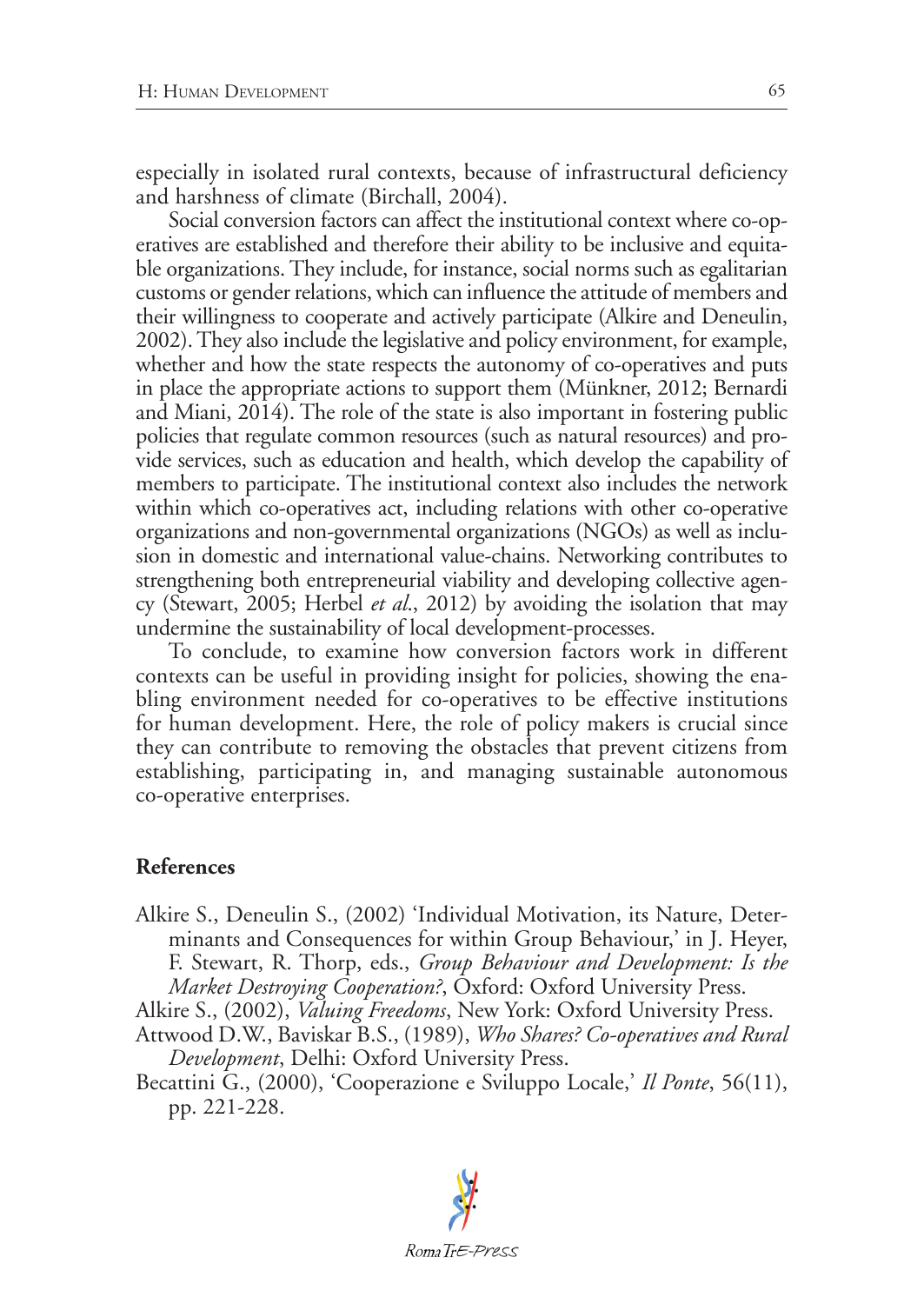- Bernardi A., (2008), *Occupational health and safety and organizational wellbeing. Climate, capabilities and functionings as tools of analysis and prevention*, Doctoral Dissertation, Milan: University of Milan Bicocca.
- Bernardi A., Miani M., (2014), 'The Long March of Chinese co-operatives: towards market economy, participation, and sustainable development,' *Asia Pacific Business Review*, 20(3).
- Birchall J., (2004), *Co-operatives and the Millennium Development Goals*, Geneva: ILO.
- Birchall J., (2011), *People-centred Businesses: Co-operatives, Mutuals and the Idea of Membership*, London-New York: Palgrave MacMillan.
- Costantini V., Monni S., (2008), 'Environment, human development and economic Growth,' *Ecological Economics*, 64(4), pp. 867-880.
- De Muro P., Tridico P., (2008), The role of Institutions for Human Development. Paper presented at the HDCA Conference, New Delhi, September.
- De Muro P., Monni S. and Tridico P., (2014), 'Development theories, economic policies and institutions: a dialectical evolution,' in S. Fadda and P. Tridico, eds., *Institutions and Development after the Financial Crisis*, London-New York: Routledge.
- Develtere P., Pollet I. and Wanyama F., eds., (2008), *Cooperating Out of Poverty: The Renaissance of the African Cooperative Movement*, Geneva: ILO.
- Dreze J. and Sen A.K., (2002), *India: Development and Participation*, Oxford: Oxford University Press.
- Duraiappah A.K., Roddy P. and Parry J.-E., (2005), *Have participatory approaches increased capabilities?*, International Institute for Sustainable Development (IISD), Colorado.
- Evans P., (2002), 'Collective Capabilities, Culture and Amartya Sen's Development as Freedom,' *Studies in Comparative International Development*, 37(2), pp. 54-60.
- FAO, IFAD, WFP, (2012), Agricultural co-operatives: paving the way for food security and rural development, Factsheet Rome, [<http://www.fao.](http://www.fao.org/docrep/016/ap088e/ap088e00.pdf) [org/docrep/016/ap088e/ap088e00.pdf](http://www.fao.org/docrep/016/ap088e/ap088e00.pdf)> [accessed on 25 Mar. 2016].
- Fukuda-Parr S., (2003), 'The Human Development Paradigm: Operationalizing Sen's Ideas on Capabilities', *Feminist Economics*, 9(2-3), pp. 301-317.
- Haq Mahbub Ul, (1995), *Reflections on Human Developm.*, New York: Oxford University Press.
- Herbel D., Crowley E., Ourabah Haddad N., Lee M., (2012), G*ood Practices In Building Innovative Rural Institutions To Increase Food Security*, Rome: FAO/IFAD.

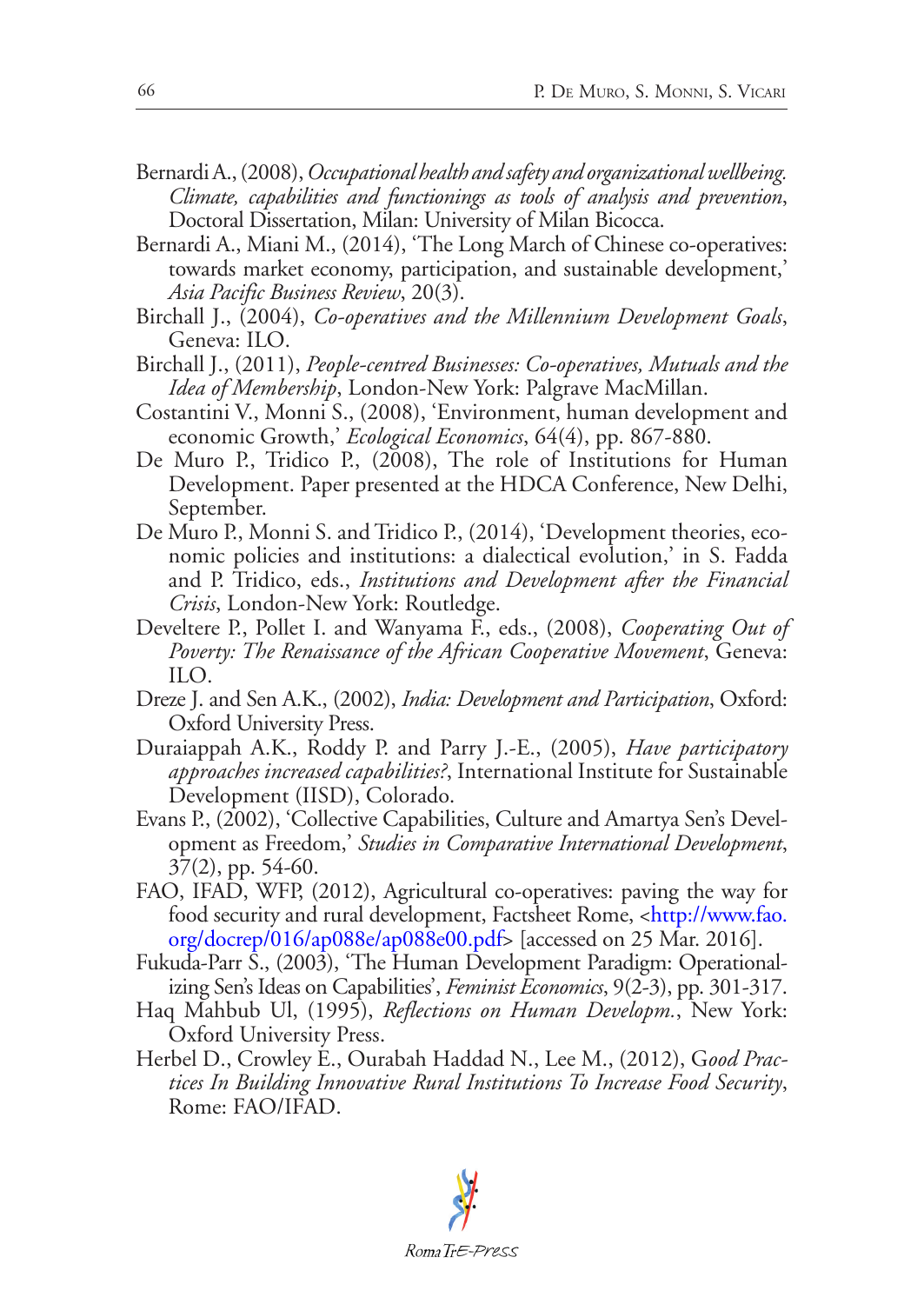- Hill M., (2005), 'Development as empowerment,' in B. Agarwal, J. Humphries and I. Robeyns, eds., *Amartya Sen's Work and Ideas: a Gender Perspective*, New York: Routledge, pp. 119-138.
- Holmé H., (1990), *State, Co-operatives and Development in Africa*, Uppsala: The Scandinavian Institute of African Studies, Research report no. 86.
- Ibrahim S., (2006), 'From Individual to Collective Capabilities: The Capability Approach as a Conceptual Framework for Self-help,' *Journal of Human Development*, 7(3), pp. 397-416.
- ILO-ICA, (2014), *Co-operatives and the Sustainable Development Goals. A Contribution to the Post-2015 Development Debate. A Policy Brief*.
- Johnson H., Shaw L., (2014), 'Rethinking Rural Co-operatives in Development: Introduction to the Policy Arena,' *Journal of International Development*, 26(5), pp. 668-682.
- Johnson S., (2009), 'Institutions markets and economic development,' in S. Deneulin and L. Shahani, eds., *An Introduction to the Human Development and Capability Approach*, London: Earthscan Publications Ltd., pp. 162-178.
- Münkner H.H., (2012), *Co-operation as a remedy in times of crisis. Agricultural co-operatives in the world. Their roles for rural development and poverty reduction*, Marburg Studies on Co-operation and Co-operatives Nr. 58, Marburg.
- Nussbaum M.C., (2000), *Women and human development: the capabilities approach*, Cambridge-New York: Cambridge University Press.
- Robeyns I., (2011), 'The capability approach,' in E.N. Zalta, ed., *The Stanford Encyclopedia of Philosophy*, Stanford: Stanford University.
- Robeyns I., (2005), 'The capability approach: a theoretical survey,' *Journal of Human Development*, 6(1), pp. 93-117.
- Sen A.K., (1992), *Inequality Re-examined*, Oxford: Clarendon Press.
- Sen A.K., (1985), *Commodities and Capabilities*, Hennipman Lectures in Economics, Amsterdam: North Holland.
- Sen A.K., (1999), *Development as Freedom*, New York: Knopf Press.
- Sen A.K., (2000), 'Democrazia cooperativa e globalizzazione,' *Il Ponte*, 11-12, pp. 107-116.
- Stewart F., (2005), 'Groups and Capabilities,' *Journal of Human Development*, 6(2), pp. 185-204.
- UNDP, (1999), *Human Development Report 1999*, New York: Oxford University Press.
- Vicari S., (2014), 'The co-operative as institution for human development: the case study of Coppalj, a primary co-operative in Brazil,' *Journal of International Development*, 26(5), pp. 683-700.